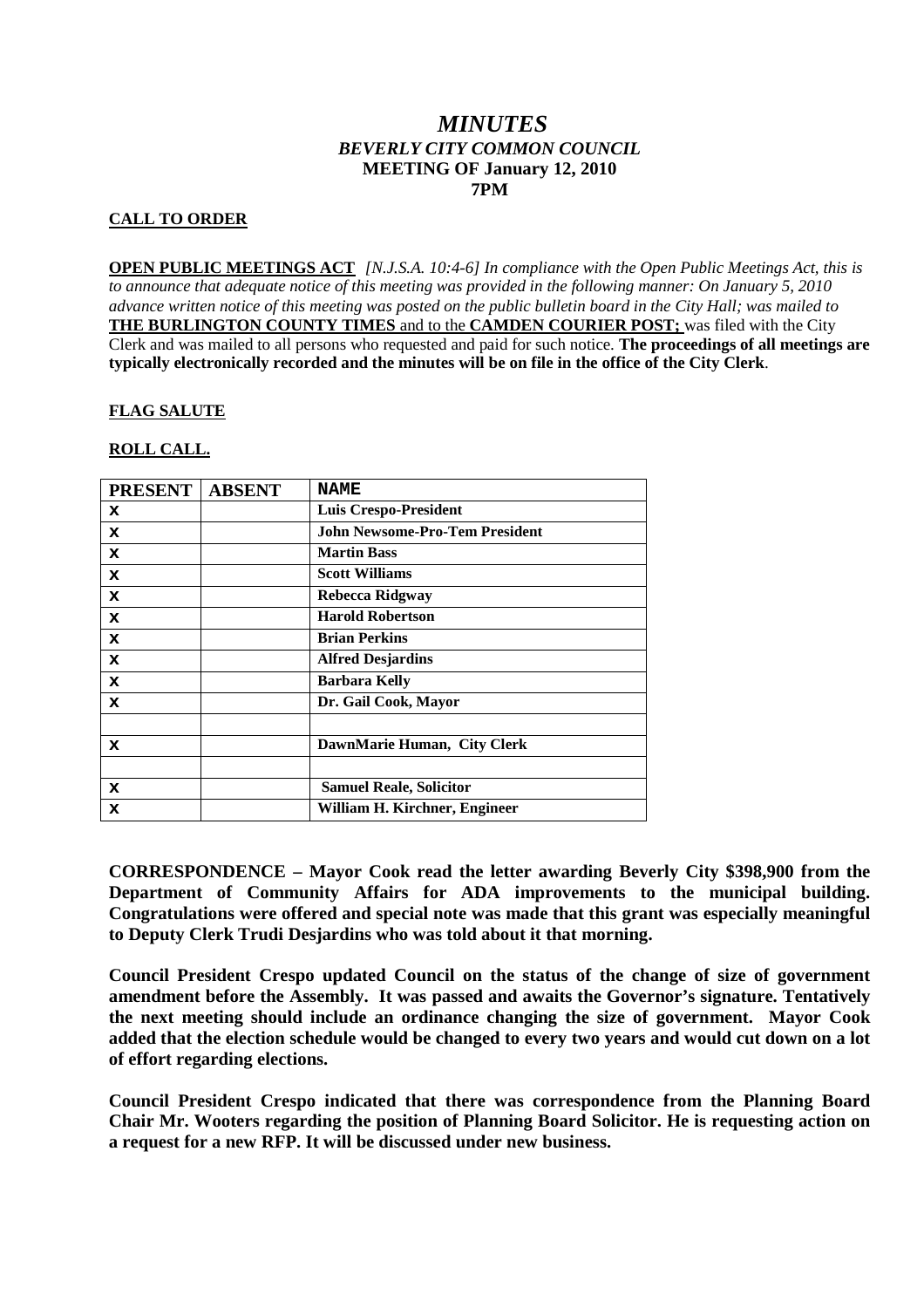## **OLD BUSINESS - None**

#### **NEW BUSINESS.**

**Council President's Committee Appointments for 2010 were read to the public. List is attached to the minutes.**

**Draft Towing Ordinance – For Discussion. The ordinance is tentatively scheduled for introduction on January 26, 2010. The ordinance has been referred to the police committee but all members of council have a copy and are welcome to address comments or questions to the police committee or Mr. Reale.**

**Mr. Williams asked if it should go to the Ordinance Committee. Mr. Crespo indicated it is typically a police matter but that there was very little difference between the two committees, with the only addition being Mr. Williams so both committees would work on it together. The police committee will gather the information and forward it to the Ordinance Committee. Mr. Reale will also include the Police Director.**

**Mr. Reale explained the various versions of Towing Ordinances that are available. He discussed fees and the various options. He assumed Council would want to go with a rotating list to avoid feelings of favoritism.**

**Mr. Crespo asked if Mr. Williams and his committee would get together with the Clerk to work on the Fee Ordinance and research the current fees for things such as marriage certificates, etc. As an example he offered that we charge \$10 for a certified copy of a marriage certificate and \$2 for additional copies. The next cheapest town he could find charges \$25 per copy.**

**Motion to Approve RESOLUTION NO. 2010-19 "Petty Cash" The Clerk explained the need for the account and the current policy of finance cutting checks for under \$5 and the Clerk's office making change for dog licenses out of their paychecks.**

**Mr. Desjardins/Mr. Robertson**

**Roll Call:**

**Newsome – Yes Bass – Yes Williams – Yes Ridgway – Yes Robertson - Yes Perkins - Yes Desjardins – Yes Kelly – Yes Crespo – Yes**

**Motion Approved**

**Motion to Approve RESOLUTION NO. 2010-20 "Pine Street Engineering Proposal" The Clerk explained that it was placed in their packets one month ago for review. Mr. Williams wanted to confirm the location. Mr. Crespo asked if it was approved in 2009. The Clerk researched the matter with the engineer but neither of them had a record of it being approved.**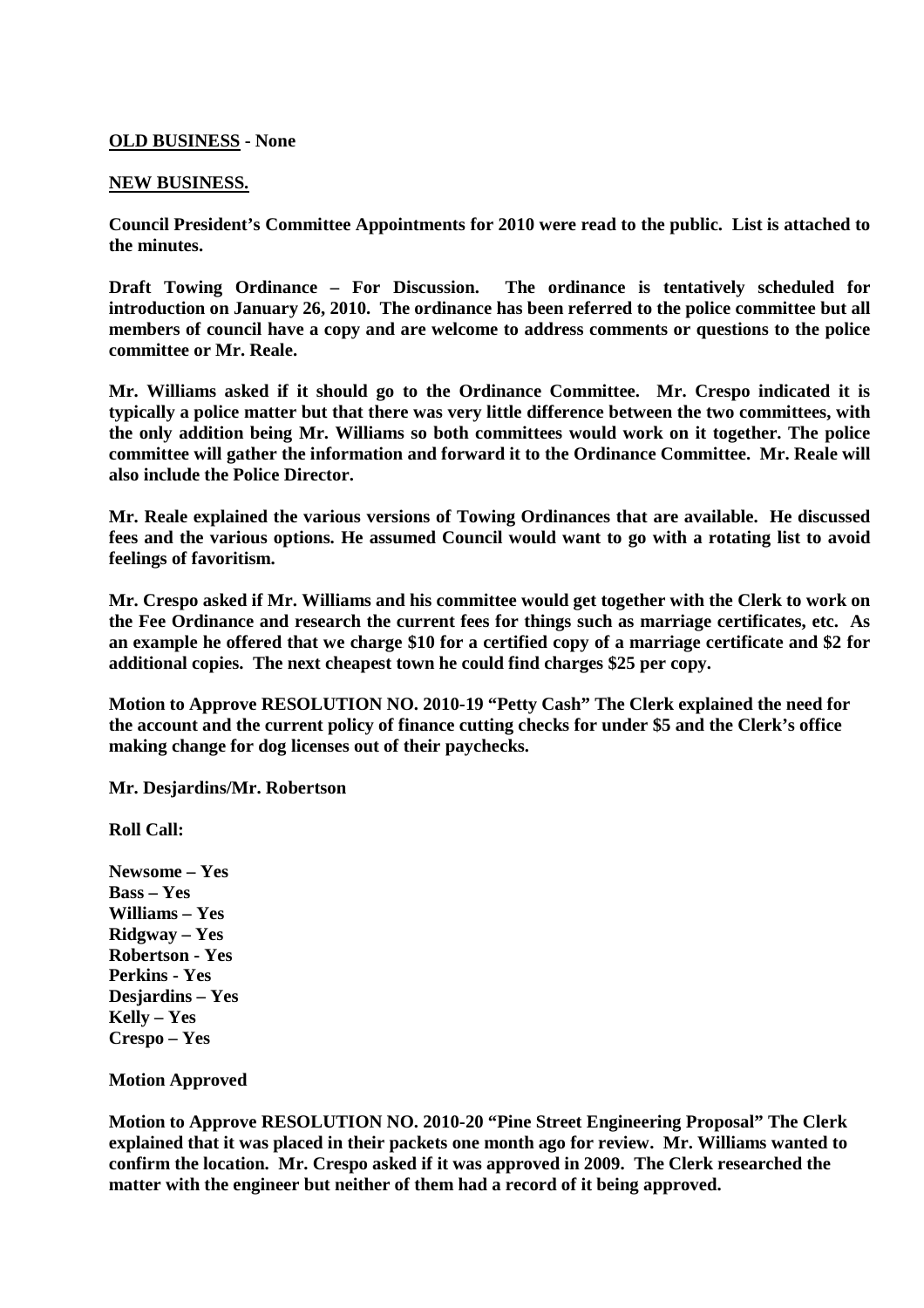**Mr. Bass/Mr. Robertson**

**Roll Call:**

**Newsome – Yes Bass – Yes Williams – Yes Ridgway – Yes Robertson - Yes Perkins - Yes Desjardins – Yes Kelly – Yes Crespo – Yes**

**Motion Approved**

**Motion to Approve RESOLUTION NO. 2010 – 21 "Executing an Animal Control Contract With Countywide Animal Care & Control" Mr. Desjardins gave a brief explanation of the current service issues related to the current contractor as reported by the police, residents, staff, etc. Input from Delran was solicited. Riverfront Animal Control is disbanding and County Wide is up to replace that group. County-Wide is out of Newfield, but has staff in Edgewater Park. Reports have come back positive. Mr. Desjardins thanked the Clerk for her help researching the contractor.**

**Mr. Crespo reminded council that an animal control officer has not been appointed the last two years and he has personally had to catch dogs. He encouraged support for the award. The high quality of County-Wide's equipment was discussed.**

**Mayor Cook felt residents will be impressed by the quality of equipment. It was noted that we went out for an RFP for Animal Control but there were no replies. Council President Crespo discussed the 90 day cancellation. Patrols and fees were also discussed.**

**Mr. Desjardins/Mr. Bass**

**Roll Call:**

**Newsome – Yes Bass – Yes Williams – Yes Ridgway – Abstain Robertson - Yes Perkins - Yes Desjardins – Yes Kelly – Yes Crespo – Yes**

**Motion Approved**

**Motion to approve RESOLUTION NO. 2010-22 "Mortgage Subordination" Mr. Crespo explained the RCA procedure. Mr. Reale explained that we would take a secondary position under other mortgages. The City usually gets nothing in the instance of a foreclosure It is just something the**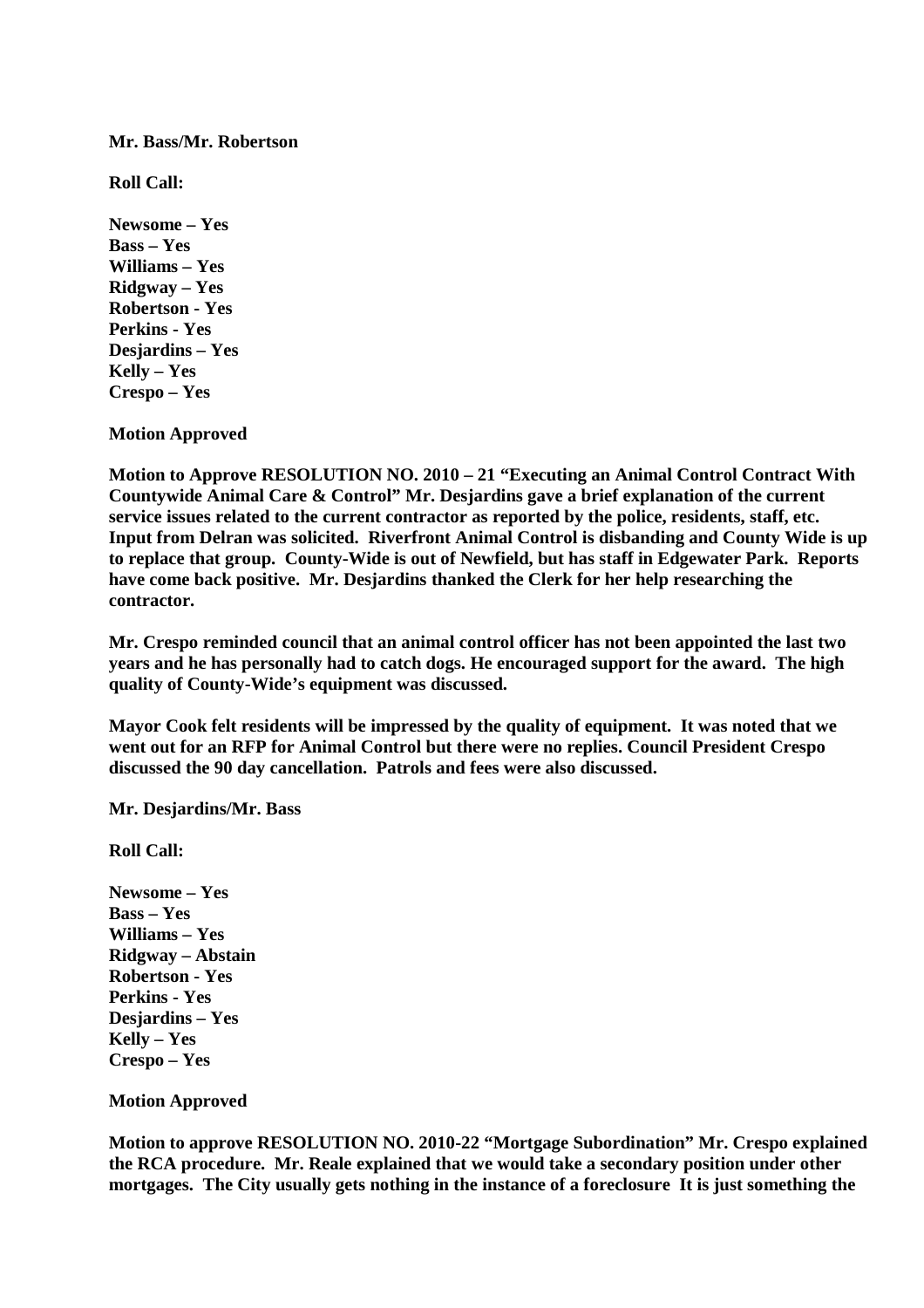**City has to do. The economic development committee might want to discuss the policy of awarding multiple RCA mortgages to one property. It is likely a multiple unit.**

**Bass/Williams**

**Roll Call:**

**Newsome – Yes Bass – Yes Williams – Yes Ridgway – Abstain Robertson - Yes Perkins - Yes Desjardins – Yes Kelly – Yes Crespo – Yes**

**Motion Approved**

**Mr. Crespo brought Council's attention to Mr. Wooter's request for Council to go back out for an RFP for Planning Board Solicitor. Mr. Reale read Mr. Wooter's email which expressed his concern over Long Marmero's hourly rate which he felt could be costly to the city. He mentioned there was only one RFP for Planning Board Solicitor.**

**Mr. Crespo reminded council of their previous discussion and noted the fact that Long Marmero was actually \$50 an hour cheaper to the City and the applicant. Mr. Reale explained that Council went out for an RFP for the position, received one application. Council's responsibility is to solicit bids and forward them to the Planning Board. It is not Council's responsibility to make the appointment but to find out who is out there and what is out there. It is solely Council's discretion to go back out to see if there are more bids. If Council decides not to go back out for an RFP, the Planning Board must act on what they have which is a \$50 savings to the City and the applicant. Or Council can go back out and see what other bids are out there. Those are the choices.**

**A procedural discussion took place as to whether a motion was needed to deny the request. It was explained that a motion is not necessary unless someone supports going back out for RFPs. No Council person made a motion. The matter was closed. The Clerk was directed to notify the Planning Board Chair of Council's decision.**

**SOLICITORS REPORT – No report. He offered Happy New Year**

**MAYOR'S REMARKS – Looking for volunteers for the Complete Count Committee. She explained the importance of the committee and decided to reach out further into the community. A brief discussion ensued.**

**Mr. Crespo asked for a motion to reopen new business. Williams/Bass All In Favor**

**Motion to Reappoint John Schoen to the Housing Authority: Robertson/Bass**

**Roll Call:**

**Newsome – Yes Bass – Yes**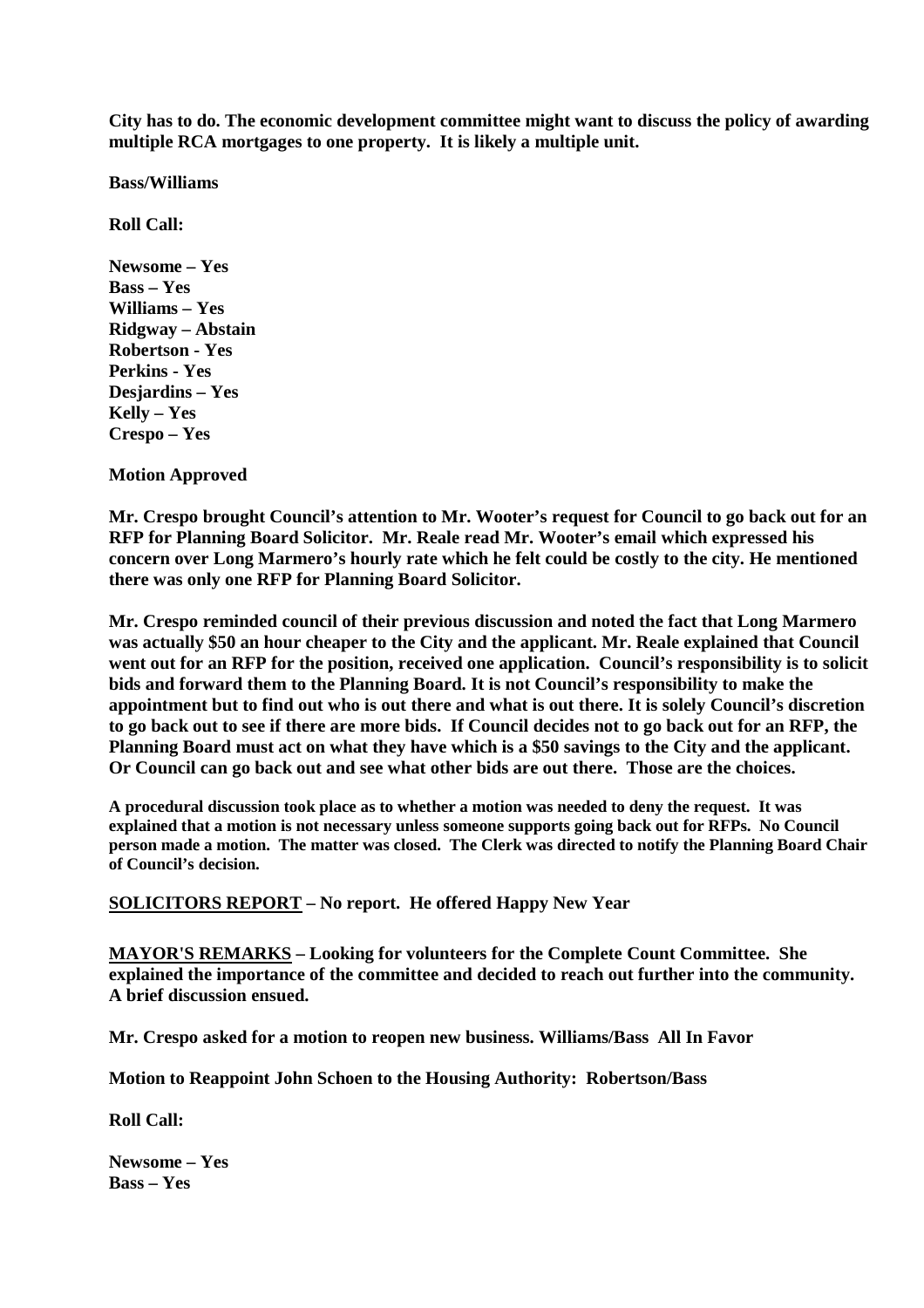**Williams – Yes Ridgway – Yes Robertson - Yes Perkins - Yes Desjardins – Yes Kelly – Yes Crespo – Yes**

**Motion Approved**

**Motion to Reappoint Mr. Bob Bankcroft to the Sewage Authority for five years: Newsome/Williams**

**Roll Call:**

**Newsome – Yes Bass – Yes Williams – Yes Ridgway – Yes Robertson - Yes Perkins - Yes Desjardins – Yes Kelly – Yes Crespo – Yes**

**Motion Approved**

**Motion to appoint Mr. Newsome to the Unexpired term of Walter Gem at the Sewage Authority: Mr. Williams/Mr. Bass**

**Roll Call:**

**Newsome – Abstain Bass – Yes Williams – Yes Ridgway – Yes Robertson - Yes Perkins - Yes Desjardins – Yes Kelly – Yes Crespo – Yes**

**Motion Approved**

## **COUNCIL REPORTS - None**

## **PUBLIC SESSION AND PUBLIC SAFETY.**

**This provides the public an opportunity to ask questions of city council concerning the city or address questions to the Director of Public Safety. Please state your name and address for the record.**